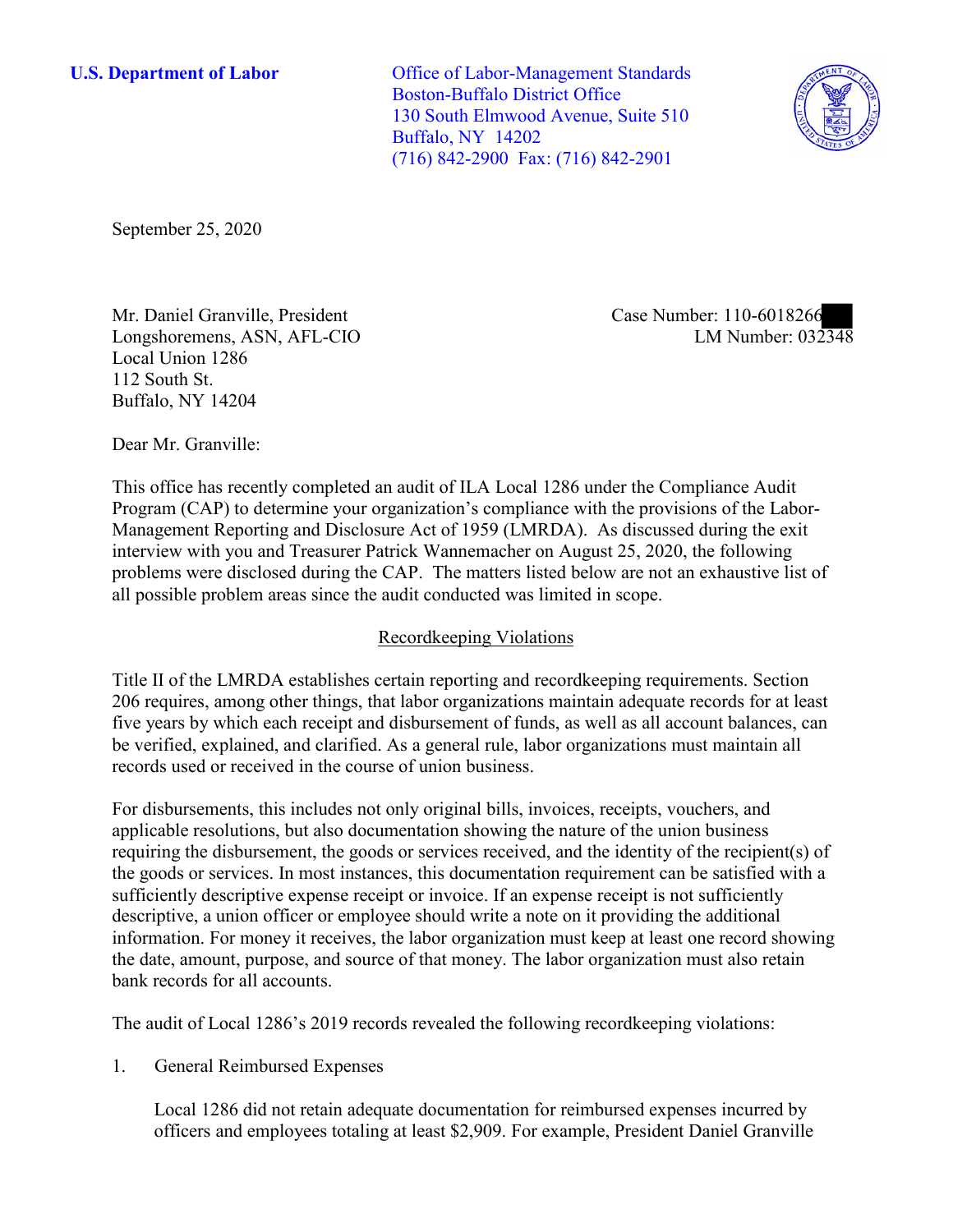received \$350 on October 17, 2019 for reimbursed expenses with no description as to what was purchased and no receipt(s) maintained. In addition, Vice President Paul Patterson, received \$200 on August 19, 2019 noted as a reimbursement for expenses with no description and no supporting documentation.

As noted above, labor organizations must retain original receipts, bills, and vouchers for all disbursements. The president and treasurer (or corresponding principal officers) of your union, who are required to sign your union's LM report, are responsible for properly maintaining union records.

## 2. Meal Expenses

Local 1286 did not require officers and employees to submit itemized receipts for meal expenses totaling at least \$390. The union must maintain itemized receipts provided by restaurants to officers and employees. These itemized receipts are necessary to determine if such disbursements are for union business purposes and to sufficiently fulfill the recordkeeping requirement of LMRDA Section 206.

Local 1286 records of meal expenses did not always include written explanations of union business conducted or the names and titles of the persons incurring the restaurant charges. For example, President Daniel Granville was reimbursed \$390 for two separate purchases at Master Market in which no itemized meal receipts were maintained, or explanations provided. Union records of meal expenses must include written explanations of the union business conducted and the full names and titles of all persons who incurred the restaurant charges. Also, the records retained must identify the names of the restaurants where the officers or employees incurred meal expenses.

## 3. General Disbursements

Local 1286 did not maintain adequate records for disbursements to vendors totaling at least \$220. The union must maintain itemized receipts and/or invoices provided by merchants and vendors. For example, no invoice was retained to substantiate the payment to the union's Accountant, David Arcara, on January 2, 2019 for \$220. An itemized invoice is necessary to determine if such disbursements are for union business purposes and to sufficiently fulfill the recordkeeping requirement of LMRDA Section 206.

As previously noted above, labor organizations must retain original receipts, bills, and vouchers for all disbursements. The president and treasurer (or corresponding principal officers) of your union, who are required to sign your union's LM report, are responsible for properly maintaining union records.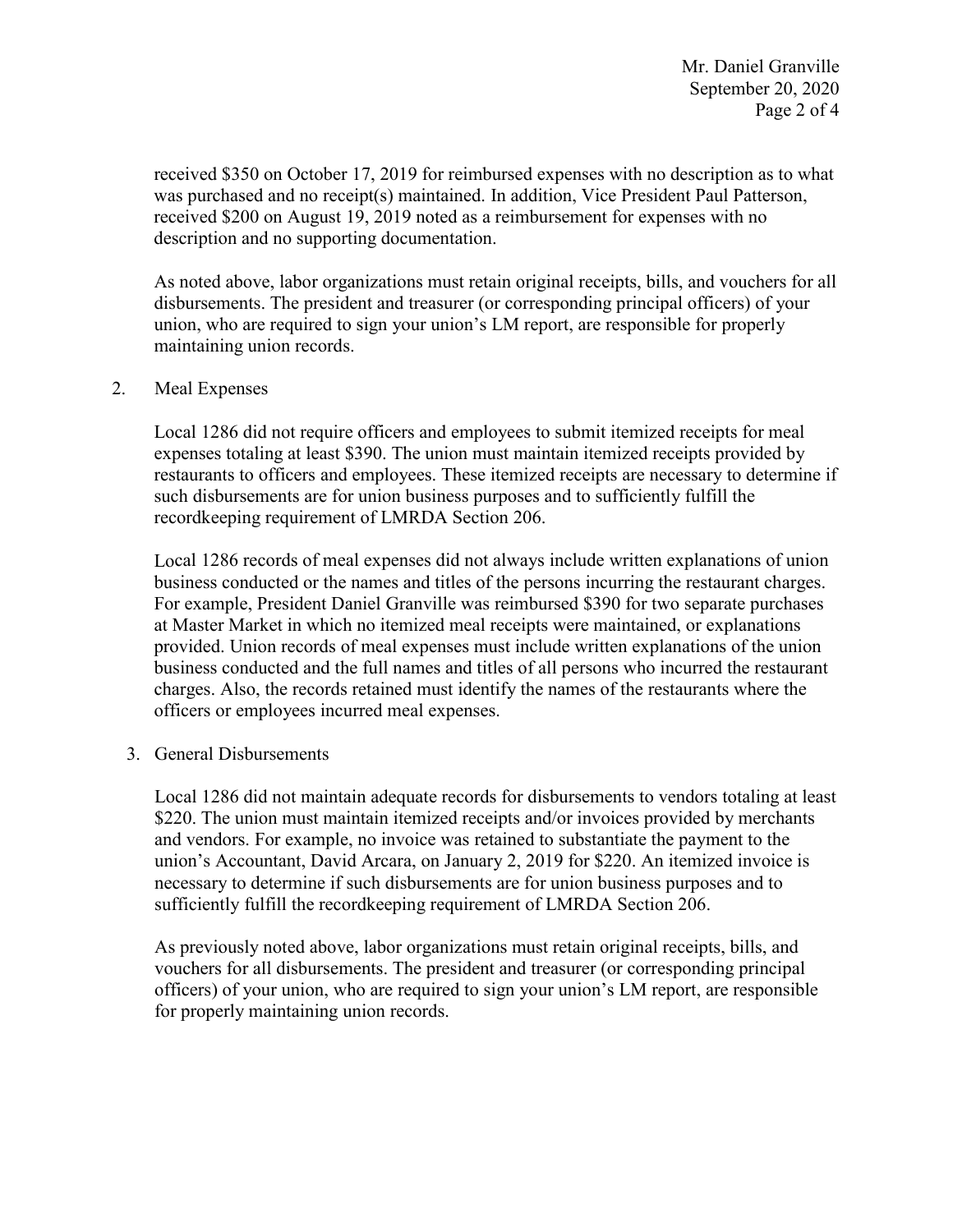Mr. Daniel Granville September 20, 2020 Page 3 of 4

4. Lack of Salary Authorization

Local 1286 did not maintain records to verify that the salaries reported in Item 24 (All Officer and Disbursements to Officers) of the LM-3 was the authorized amount and therefore was correctly reported. The union must keep a record, such as meeting minutes, to show the current salary authorized by the entity or individual in the union with the authority to establish salaries.

5. Failure to Maintain Minutes

Local 1286 failed to maintain minutes of executive board and membership meetings during the period. The audit found that meetings were held in the months of April, September, and October, however no minutes were recorded and maintained for those meetings. Minutes of all membership or executive board meetings must report any disbursement authorizations made at those meetings.

6. Failure to Properly Record and Maintain Receipt Records.

Local 1286 did not record in its receipts records, or failed to properly record, some employer dues checkoff checks, and initiation fees or other deposits, totaling at least \$500. For example, the audit found that deposits for initiation fees and deposits by you of personal monies to supplement the account, were not recorded in the union's receipt records, and were not supported with adequate records. Union receipts records must include an adequate identification of all money the union receives. Union receipts records must show the date of receipt, which is necessary to verify, explain, or clarify amounts required to be reported in Statement B (Receipts and Disbursements) of the LM-3. Also, the records should show the date of the deposit, and the source of the money.

Additionally, Local 1286 failed to maintain records from the employer to verify the dues collected. These dues records were provided to the union electronically by the employer, however failed to be maintained. The union is required to maintain all records to support adequate identification of all money the union receives. The records should show the date and amount received, and the source of the money.

Based on your assurance that Local 1286 will retain adequate documentation in the future, OLMS will take no further enforcement action at this time regarding the above violations.